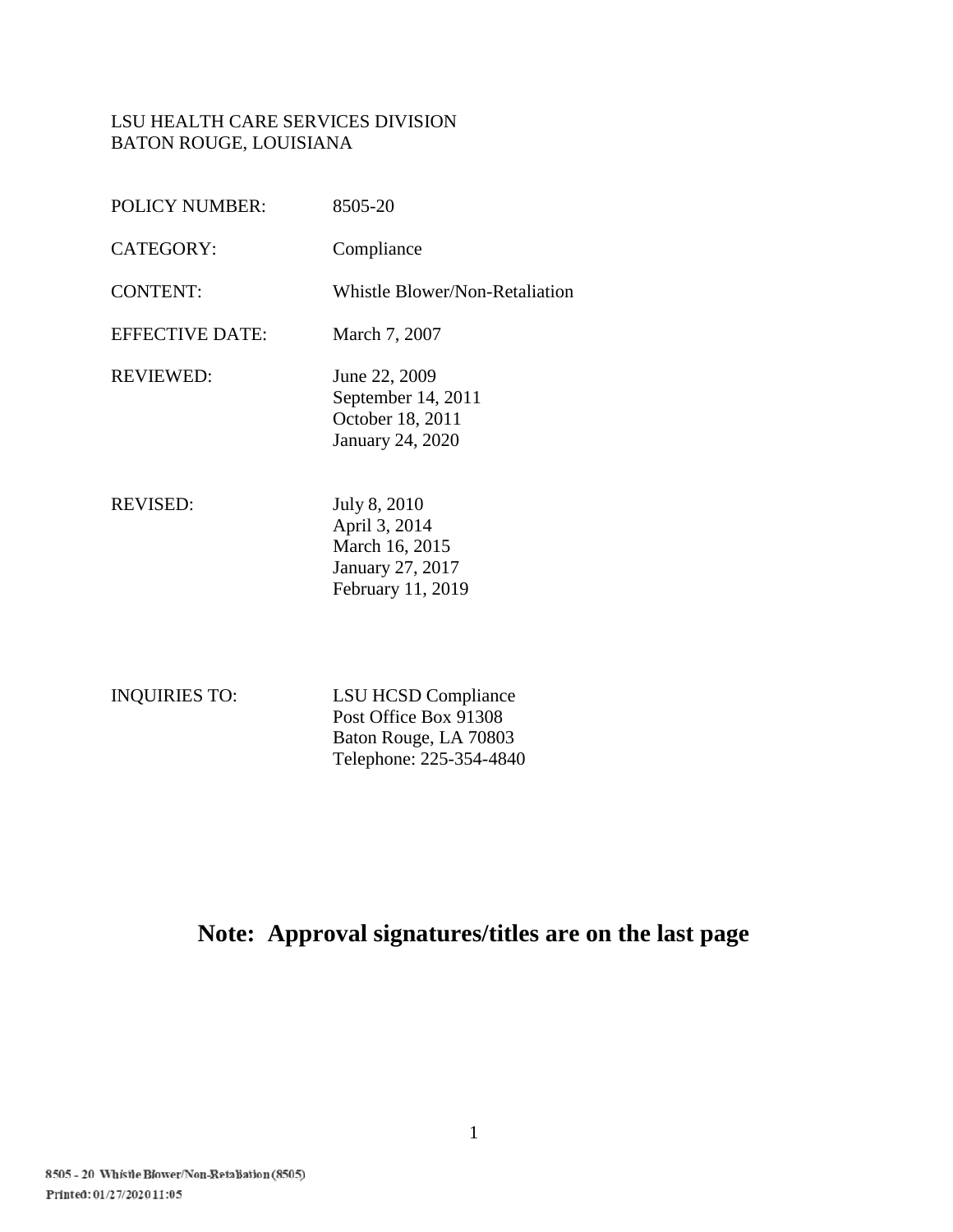# **LOUISIANA STATE UNIVERSITY Health Care Services Division Whistleblower/Non-Retaliation Policy**

#### **I. PURPOSE**

The LSU Health Care Services Division (HCSD) holds its employees responsible for reporting any activities to management or authorities as appropriate when, in good faith, they believe that the HCSD, any of its facilities, or any of its employees, contract employees or vendors have engaged in conduct that violates criminal or civil law, professional or clinical standards, or internal policies and procedures, or the HCSD Code of Conduct. HCSD will not take any retaliatory action against any employee for reporting violations or the exercise of any right under or for participation in any process established applicable to laws (Federal False Claims Act or other), regulations, policies and procedures, or the HCSD Code of Conduct.

#### **II. SCOPE**

This policy shall apply to each officer, director, employee, leased employee, contractor, vendor, or student, herein referred to as "employees" of the HCSD.

# **III. POLICY**

It is the Health Care Services Division's position that positive employee relations and morale can be best achieved and maintained in a working environment that promotes ongoing open communication between supervisors and their employees. This includes open and candid discussions of employee problems and concerns. The HCSD recognizes each employee as an individual with the knowledge, skills, abilities, and maturity to perform the job assigned to enable the provision of quality patient care at any of our facilities, and the support positions that allow this function to occur. The HCSD has created and supports an "Open Door Policy". HCSD encourages its employees to express their problems, concerns, and opinions on any issue. Toward that end, it is our policy to provide a procedure through which employees can express problems, concerns, and opinions and report any actual or suspected unethical or fraudulent behavior, without fear of retaliation, retribution, or harassment.

# **IV. PROCEDURES**

1. All HCSD employees have the responsibility to report perceived misconduct, including actual or potential violations of state and federal laws and regulations, internal policies and procedures and the HCSD Code of Conduct.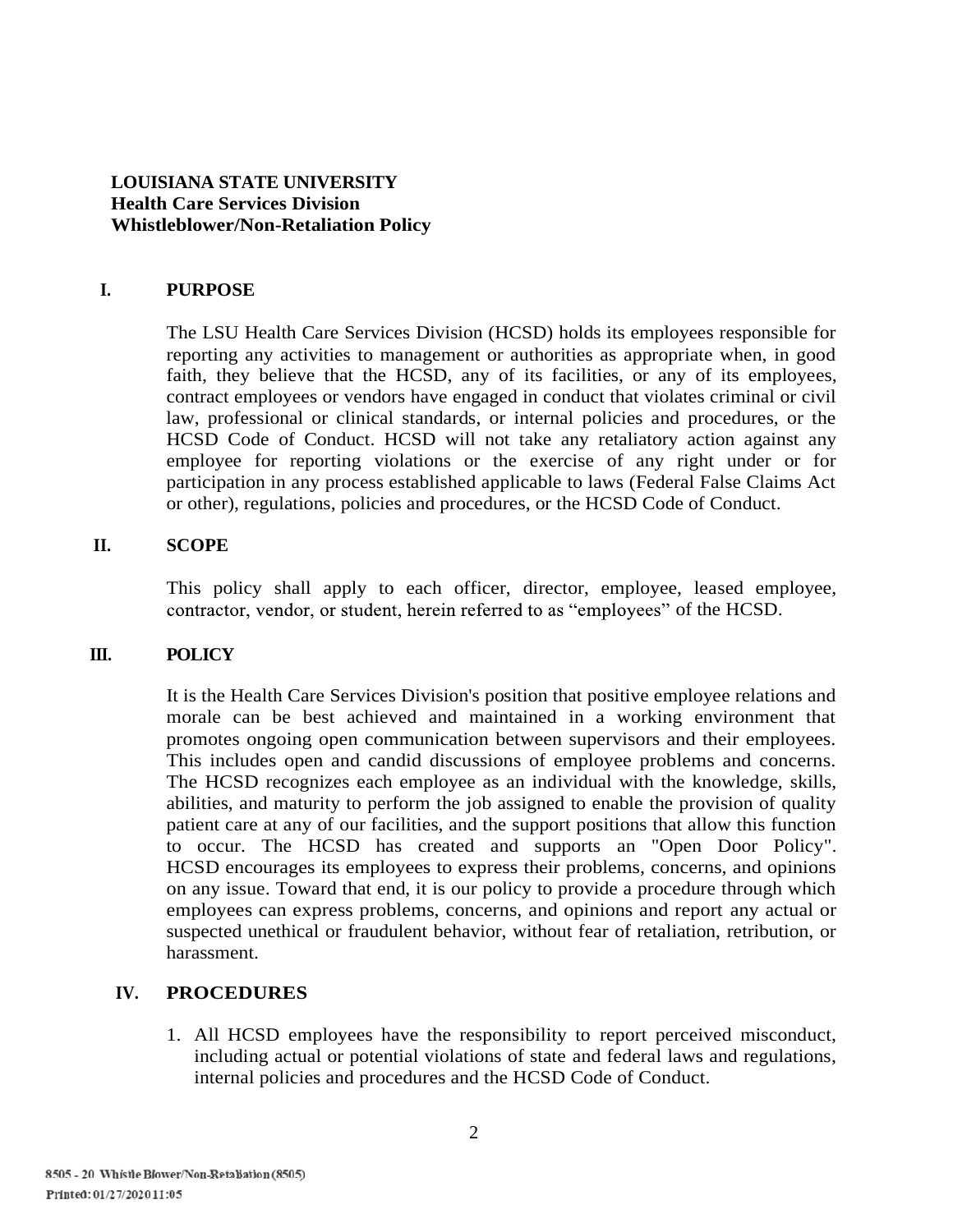- 2. The HCSD will maintain an "open-door policy" at all levels of management to encourage employees to report problems and concerns.
- 3. The HCSD will maintain a toll free Compliance Access Line (1-800-735-1185) where anyone can, in good faith, make reports of problems, concerns, or suspected fraudulent conduct, anonymously and confidentially, as allowed by law.
- 4. Employees who, in good faith report a possible violation of law, regulation, policy, procedure or HCSD Code of Conduct will not be subject to retaliation, retribution, or harassment.
- 5. No supervisor, manager, or employee is permitted to engage in retaliation, retribution, or any form of harassment against an employee for reporting compliance related concerns. Any HCSD employee, including any supervisor or manager, who commits or condones any form of retaliation will be subject to the HCSD Human Resources' policies on discipline up to, and including, termination.
- 6. Employees cannot exempt themselves from the consequences of wrongdoing by reporting their own wrongdoing, although self-reporting may be taken into account in determining the appropriate course of action.
- 7. Knowledge of actual or potential wrongdoing, misconduct, or violations of laws, regulations, policies, or the HCSD Code of Conduct must be immediately reported to management, Human Resources, the Compliance Office, or the Compliance Access Line.
- 8. HCSD will follow all necessary procedures to protect against any retaliation toward any employee, faculty, staff, or other individual, including a patient of its facilities, for exercising their rights to report wrongdoing or participating in any process pursuant to internal policies, applicable law, or regulation.

# **V. RESPONSIBILITIES**

- 1. The HCSD will not retaliate against employees for:
	- a) Exercising any right under, or participating in any process established by federal, state, or local, law, regulations, policy, or the HCSD Code of Conduct;
	- b) Reporting, in good faith, perceived misconduct, including actual or potential violations of laws, regulations, policies, or the HCSD Code of Conduct;
	- c) Filing a complaint with HCSD or the agencies of the Department of Health and Human Services or any other regulatory agency or legal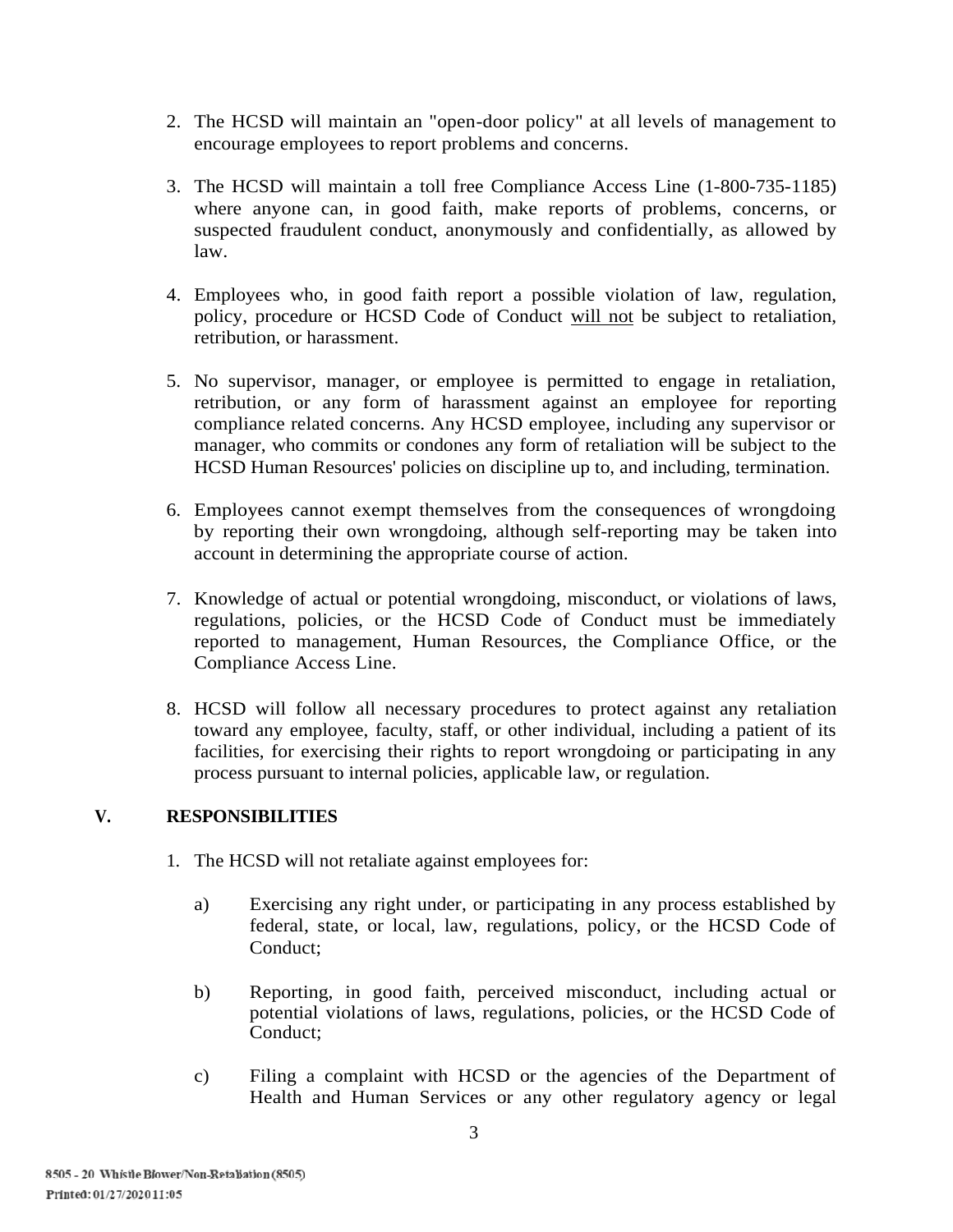authority;

- d) Testifying, assisting, or participating in an investigation, compliance review, proceeding, or hearing; or
- e) Opposing in good faith any act or practice made unlawful by federal, state, or local law, regulation, or policy, provided that the manner of the opposition is reasonable and does not itself violate law.
- 2. Employees should address concerns regarding any issue to HCSD management in the following order:

Hospital Employees a. Immediate supervisor

- b. Department manager
- c. Hospital Administrator

Headquarters Employees

a. Immediate supervisor

- b. Department director
- c. Chief Executive Officer or Deputy Chief Executive Officer

If for any reason, employees feel constrained or uncomfortable following the order set forth above, the employee should address such concerns to the LSU HCSD or Lallie Kemp Human Resources Department or by contacting the LSU HCSD or Lallie Kemp Compliance Department (if the concerns involve infractions of compliance rules, procedures, or ethical conduct).

In addition, employees have the right to pursue unresolved issues beyond the HCSD and its offices directly to:

- LSU Ethics and Integrity Hotline Provides a communication tool for reporting known or suspect ethical concerns or improper conduct involving the 10 LSU campuses. 1-855-561-4099
- Louisiana Legislative Auditor Hotline Provides a communication tool for reporting theft, fraud, waste, or abuse of public funds. 1-844-503-7283
- U.S. Department of Health and Human Services, or other regulatory agencies or legal authorities.
- 3. Supervisors and managers or directors are expected to take steps to encourage the reporting of problems as follows:
	- a) Promote an "Open Door" attitude about employee problems and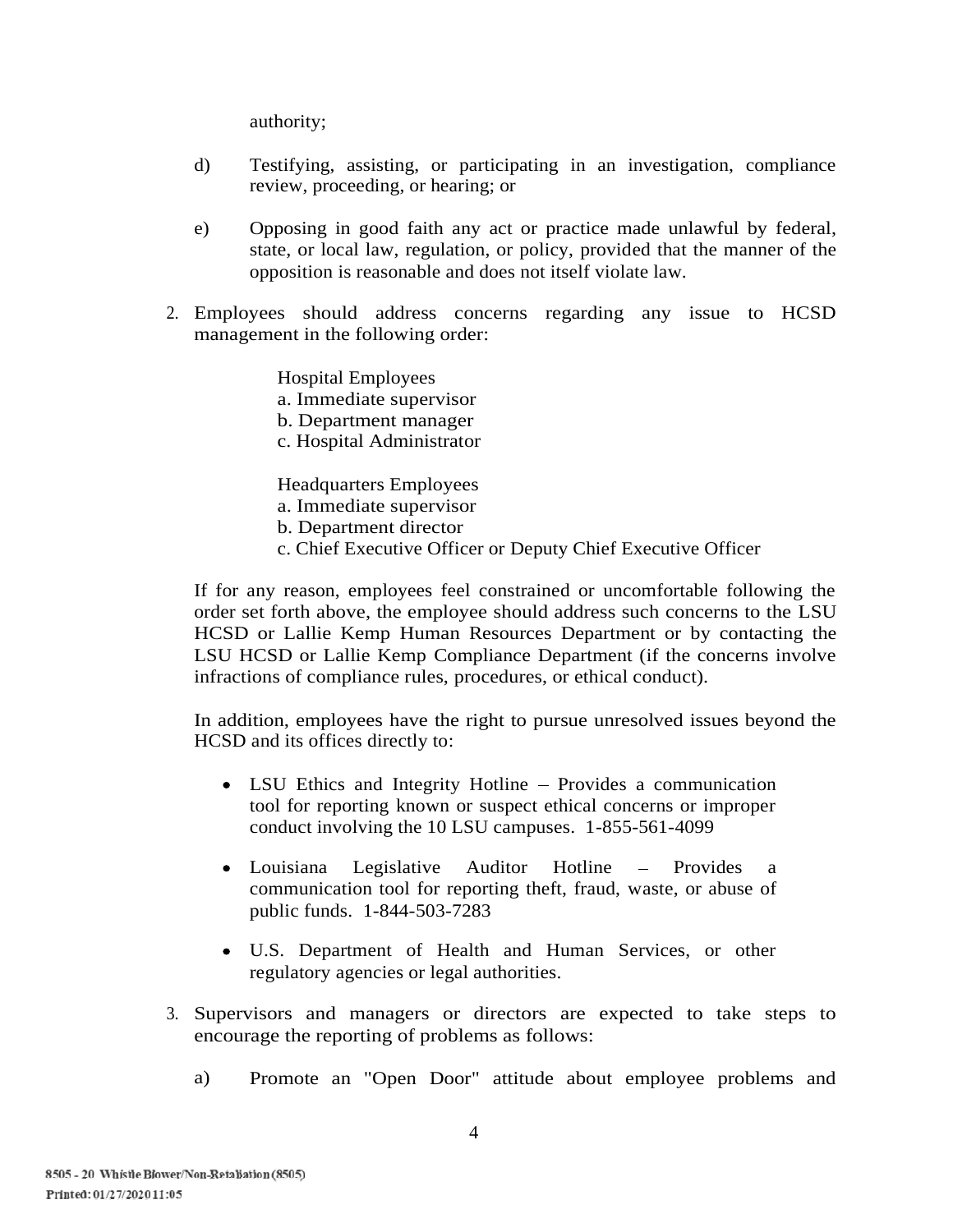concerns at all times.

- b) Receive all employee concerns, problems and opinions and explore with the employee suggestions for resolving the issues.
- c) Provide appropriate feedback to the reporting individuals so that they will know the issue was addressed.
- d) Inform Human Resources or the Compliance Department of concerns applicable to those departments.
- e) Maintain the confidentiality of employee concerns and problems at all times, insofar as legal and practical, informing only those personnel with a need to know.
- 4. The Compliance/Privacy Officer will investigate, or cause to be investigated, all allegations of non-compliance with laws and regulations, HCSD's policies and procedures or the HCSD Code of Conduct.

#### **VI. CONSEQUENCES**

It is critical that all employees of the HCSD understand that any incident where retaliation, retribution or harassment can be related to an employee raising/reporting an issue, either at the hospital/organization level or through the compliance program, will not be tolerated. Reports of this nature shall be investigated thoroughly and expeditiously, with appropriate disciplinary actions taken, up to and including termination of employment.